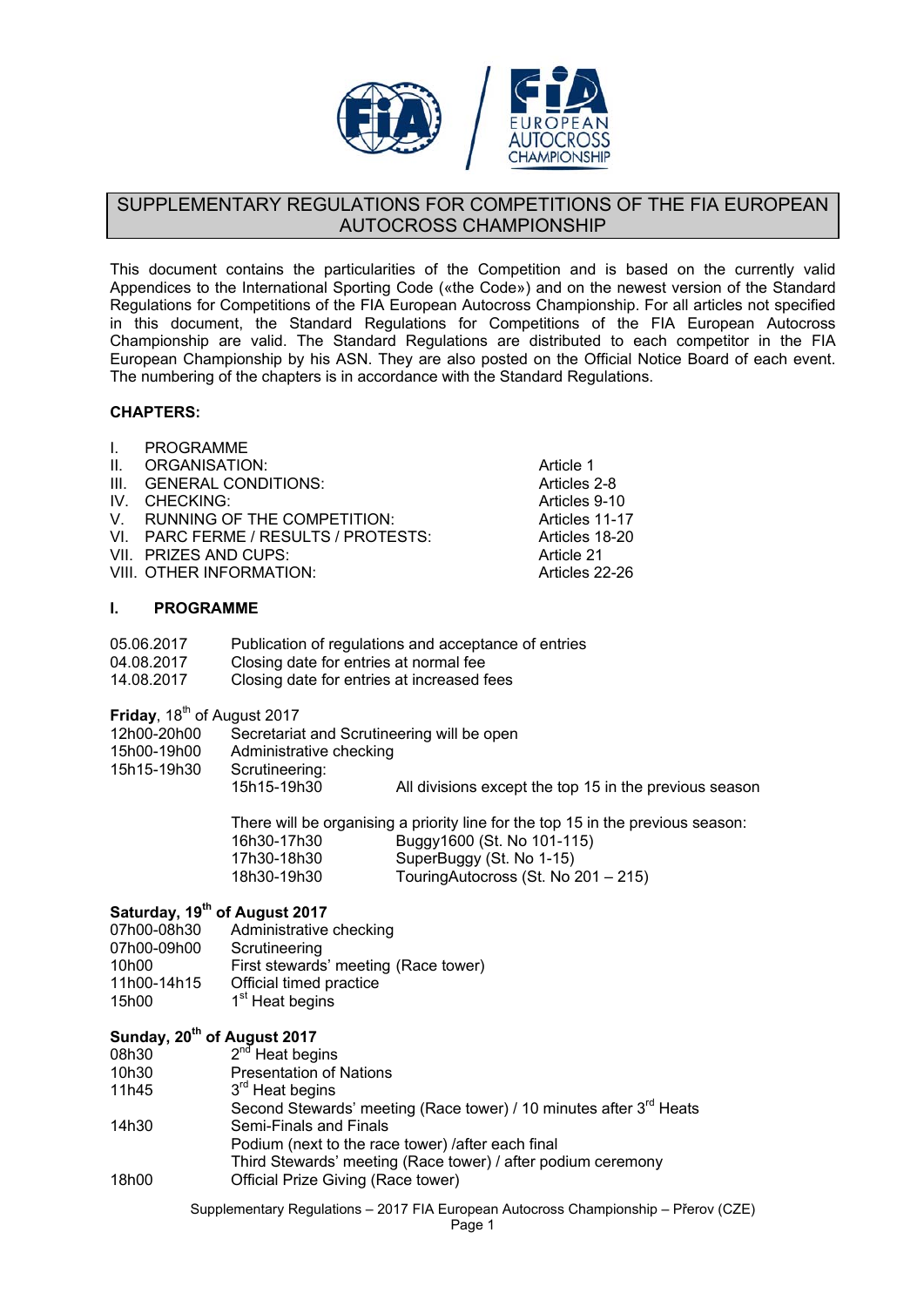# **II. ORGANISATION**<br>**1.1** The Autoklub Pře

**1.1** The Autoklub Přerov in ACCR will organise an FIA European Autocross Championships Competition. This Competition will be run in accordance with the Code (and its Appendices), the FIA Regulations for Autocross, General Prescriptions for the Championship and these Regulations (and any other Regulations which may be issued in writing by the organisers).

| 1.2 <sub>2</sub>                | <b>Organising Committee</b>                                                                                                                                                                                                                           |                               | <u>Utilian Negulations with the vest issued in withing by the Organisers).</u> |                                                                                                                 |  |  |
|---------------------------------|-------------------------------------------------------------------------------------------------------------------------------------------------------------------------------------------------------------------------------------------------------|-------------------------------|--------------------------------------------------------------------------------|-----------------------------------------------------------------------------------------------------------------|--|--|
| President:                      |                                                                                                                                                                                                                                                       | Mr. Karel Kleiner jr.         |                                                                                |                                                                                                                 |  |  |
| Members:                        | Mr. Karel Kleiner sn., Mr. Jan Kleiner, Mrs. Soňa Hrbáčková, Ms. Jana Hrbáčková, Mr.<br>Pavel Kleiner, Mrs. Martina Kleinerová, Mrs. Iva Lochmanová, Mr. Josef Lochman, Mr.<br>Petr Střelec, Mr. Ondřej Indrák, Mr. Jaroslav Vrtělka, Mr. Lukáš Bělík |                               |                                                                                |                                                                                                                 |  |  |
| Secretariat:                    | Dluhonská 43                                                                                                                                                                                                                                          | CZE-750 00 Přerov             |                                                                                | Autoklub Přerov – město v AČR Tel./fax: +420 581 225 125<br>e-mail: akprerov@seznam.cz<br>www.autoklubprerov.cz |  |  |
| <b>Officials</b><br>1.3         |                                                                                                                                                                                                                                                       |                               |                                                                                |                                                                                                                 |  |  |
| - Chairman                      |                                                                                                                                                                                                                                                       | Mr. Ludo PEETERS (BEL)        |                                                                                |                                                                                                                 |  |  |
| - Steward                       |                                                                                                                                                                                                                                                       |                               | Mr. Wlodek SZANIAWSKI (POL)                                                    |                                                                                                                 |  |  |
| - Steward (national)            |                                                                                                                                                                                                                                                       |                               | Mr. Milan TEJCHMAN (CZE)                                                       |                                                                                                                 |  |  |
| - FIA observer                  |                                                                                                                                                                                                                                                       |                               | Mr. Franz LANDAUF (AUT)                                                        |                                                                                                                 |  |  |
| - FIA technical delegate        |                                                                                                                                                                                                                                                       | Mr. Tommy KRISTIANSEN (NOR)   |                                                                                |                                                                                                                 |  |  |
| - Clerk of the course           |                                                                                                                                                                                                                                                       | Mr. Karel KLEINER (CZE)       |                                                                                |                                                                                                                 |  |  |
| - Secretary to the stewards     |                                                                                                                                                                                                                                                       |                               | Mr. David TRAVNICEK (CZE)                                                      |                                                                                                                 |  |  |
| - Assistant clerk of the course |                                                                                                                                                                                                                                                       |                               | Mr. Jakub VYMAZAL (CZE)                                                        |                                                                                                                 |  |  |
| - Secretary of the Competition  |                                                                                                                                                                                                                                                       |                               | Ms. Jana HRBACKOVA (CZE)                                                       |                                                                                                                 |  |  |
| - Chief scrutineer              |                                                                                                                                                                                                                                                       |                               | Mr. Jiri URBAN (CZE)                                                           |                                                                                                                 |  |  |
| - Chief timekeeper              |                                                                                                                                                                                                                                                       |                               | Mr. Miroslav PLETICHA (CZE)                                                    |                                                                                                                 |  |  |
| - Safety officer                |                                                                                                                                                                                                                                                       | Mr. Jaroslav VRTELKA (CZE)    |                                                                                |                                                                                                                 |  |  |
| - Chief medical officer         |                                                                                                                                                                                                                                                       | Mr. Jaromir NEKUDA (CZE)      |                                                                                |                                                                                                                 |  |  |
| - Drivers' liaison officer      |                                                                                                                                                                                                                                                       | Mr. Ondrej INDRAK (CZE)       |                                                                                |                                                                                                                 |  |  |
| - Press officer                 |                                                                                                                                                                                                                                                       | Mrs. Martina KLEINEROVA (CZE) |                                                                                |                                                                                                                 |  |  |
| - Judges of fact:               |                                                                                                                                                                                                                                                       | - startline                   | Mr. Ludek PARAK (CZE)                                                          |                                                                                                                 |  |  |
|                                 |                                                                                                                                                                                                                                                       | - false start                 |                                                                                | Mr. M. SRAMEK, Mr. M. SRAMEK,                                                                                   |  |  |
|                                 |                                                                                                                                                                                                                                                       |                               |                                                                                | Mr. D. SRAMEK, Ms. K. PARAKOVA                                                                                  |  |  |

#### - finish Mr. Jan KLEINER (CZE), Mr. Miroslav PLETICHA (CZE)

**1.4 Official Notice Board** 

The Official Notice Board will be located at the Driver's Paddock.

# **III.** GENERAL CONDITIONS<br>2. GENERAL

# 2. **GENERAL**<br>**2.1** This Compe

**2.1** This Competition will count for:

- The 2017 FIA European Autocross Championship

- The 2017 FIA Autocross Nations Cup

#### **3. DESCRIPTION OF THE CIRCUIT**

| Place:          | Přerov – CROSS ARÉNA                                                                      |
|-----------------|-------------------------------------------------------------------------------------------|
| Telephone:      | +420 581 225 125                                                                          |
| Length:         | 1000 metres                                                                               |
| Width of start: | 20 metres                                                                                 |
| Maximum width:  | 20 metres                                                                                 |
| Minimum width:  | 18 metres                                                                                 |
| Location:       | 27 km from Olomouc in direction to Přerov – Čekyně<br>(GPS: 49°28'58.35"N, 17°25'53.44"E) |

#### **5. ENTRY FORMS – ENTRIES**

**5.1** Anybody wishing to take part in the Competition must send the attached entry form duly completed to the Secretariat before  $14<sup>th</sup>$  of August 2017 – 23h59 (increased fee):

| Tel./fax: +420 581 225 125 |
|----------------------------|
| e-mail: akprerov@seznam.cz |
| www.autoklubprerov.cz      |
|                            |

**5.8** The maximum number of starters will be 110. The maximum number of entries for a support race will be 40.

2017 AX Supplementary Regulations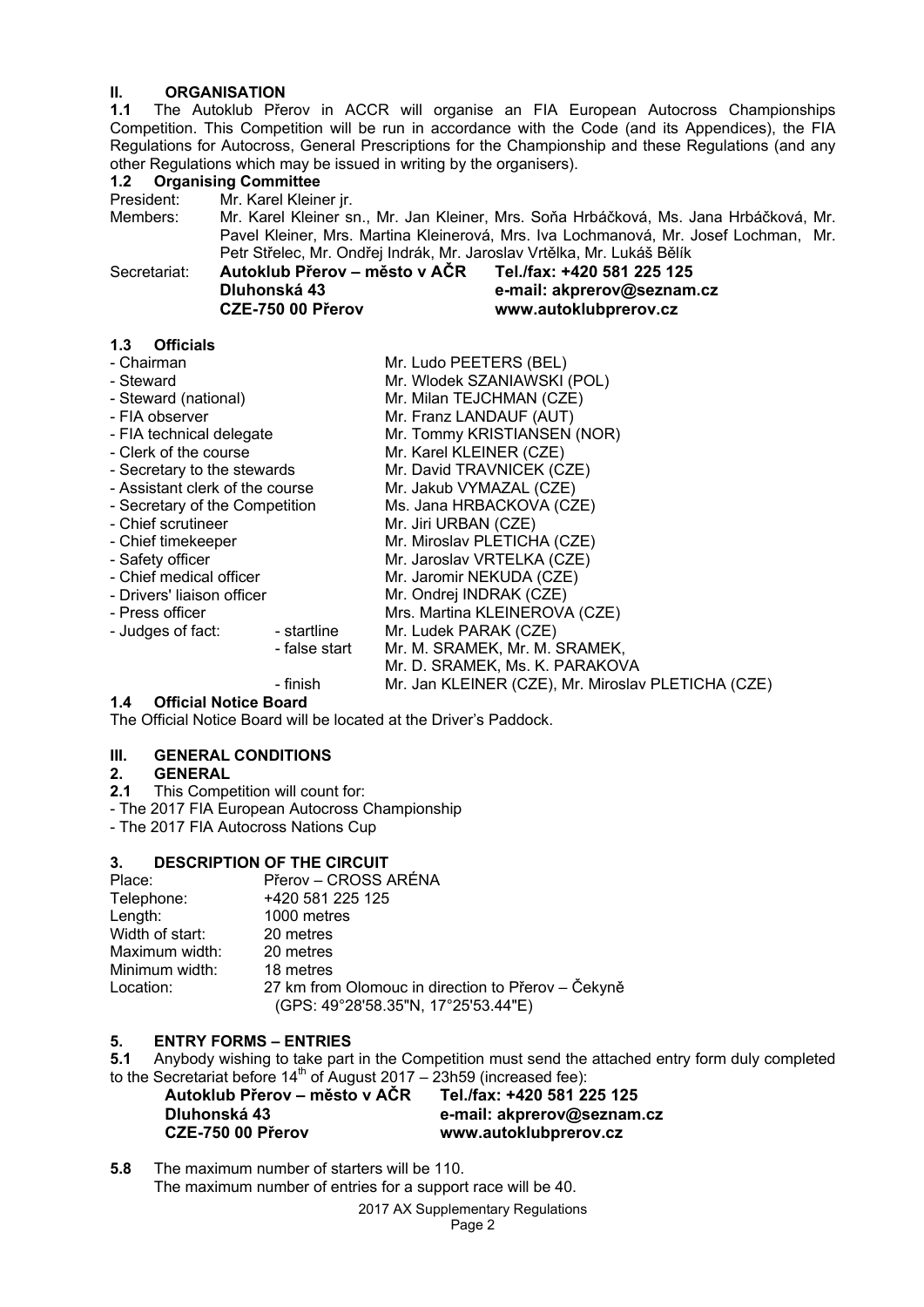## **6. ENTRY FEES**

**6.1** The entry fee is:<br>**a**) 1<sup>st</sup> closing date of entries: **a)** 1<sup>st</sup> closing date of entries: 220 € (Entry fee 170 € + 50 € paddock fee – all included)<br> **b)**  $2^{nd}$  closing date of entries: 275 € (Entry fee 225 € + 50 € paddock fee – all included) **b)**  $2^{nd}$  closing date of entries: 275 € (Entry fee 225 € + 50 € paddock fee – all included)<br> **c)** After  $2^{nd}$  closing date of entries: 440 € (Entry fee 390 € + 50 € paddock fee – all included)

 $440 \text{ } \in \text{(Entry fee 390 } \in +50 \text{ } \in \text{padded}$  baddock fee – all included) As the entry form from the Driver and the confirmation of the acceptance from the organiser is considered as a contract, the Driver, not coming to the Competition, has to apologise giving the reason as soon as possible.

## **The entry fee will be paid before 14.08.2017, closing date for entries**:

**a) 04.08.2017,** 1<sup>st</sup> closing date of entries

**b) 14.08.2017,** 2<sup>nd</sup> closing date of entries

## **Bank acc.: 1877439233/0800 BIC (SWIFT): GIBACZPX IBAN: CZ36 0800 0000 0018 7743 9233**

- **6.3** Entry fees may be refunded only:
- **a)** to candidates who are not accepted,
- **b)** in the case of the Competition not taking place,

**c)** if the Competitor withdraws his entry no later than the Monday before the Competition. If the withdrawal is announced to the organiser between that Monday and the opening of the administrative checking, 50 % only of the entry fee will be refunded.

## **7. INSURANCE**

## **7.2 Insurance of competitors and crews**

**7.2.1** The frame insurance contract No. 7721016822 concluded by and between the Kooperativa pojišťovna, a.s. Vienna Insurance Group and Autoklub CR includes insurance of cars of the participants against damages caused to third persons up to the sum of CZK 10.000.000 per one insurance event with co-participation of CZK 5.000. Any damage below CZK 5.000 will be paid by the driver who caused the damage; damages above CZK 5.000 will be paid by the insurance company without any co-participation of the insured. However the insurance does not cover liability for the damages caused by event participant that the competitors cause each other in the course of sport event.

**7.2.2** Each driver is obliged to conclude his personal injury insurance and to present a proof on request the administrative checking. The insurance of foreign drivers must include coverage of costs for possible medical treatment in the CR.

## **IV. CHECKING**

## **10. SCRUTINEERING**

**10.2 Noise** 

For all cars, a limit of 100 dB is imposed.

## **V. RUNNING OF THE COMPETITION**

## **12. PRACTICE AND DRIVERS' BRIEFING**

**12.1** Two qualifying practice sessions, one organised in order of the numbers and the second in reverse order, are obligatory in each division.

There must be no more than 1 car at each 120m of the track in each qualifying practice session, which will be run over 4 laps minimum, starting from the car crosses the finish line, and all lap are counting.

The best lap time from all the qualifying practice sessions determines the starting positions for the first Heat. In the event of a tie, the next best lap time of the Drivers who have tied determines the starting positions.

Each Driver must complete at least one lap in practice. Should this not be the case, the Driver may be allowed to start in the first qualifying Heat, at the discretion of the stewards. Cars from different divisions will run separately.

**12.2** Briefing in English and optionally in the host language of the Competition will be given in writing to all drivers at the administrative checking.

## **14. QUALIFYING**

There will be 5 laps in the qualifying Heats.

## **15. SEMI-FINALS AND FINALS**

There will be 6 laps in the Semi-Finals and 7 laps Finals.

## **VI. PARC FERME – RESULTS – PROTESTS**

## **20. PROTESTS – APPEALS**

**20.1** All protests will be lodged in accordance with the Code.